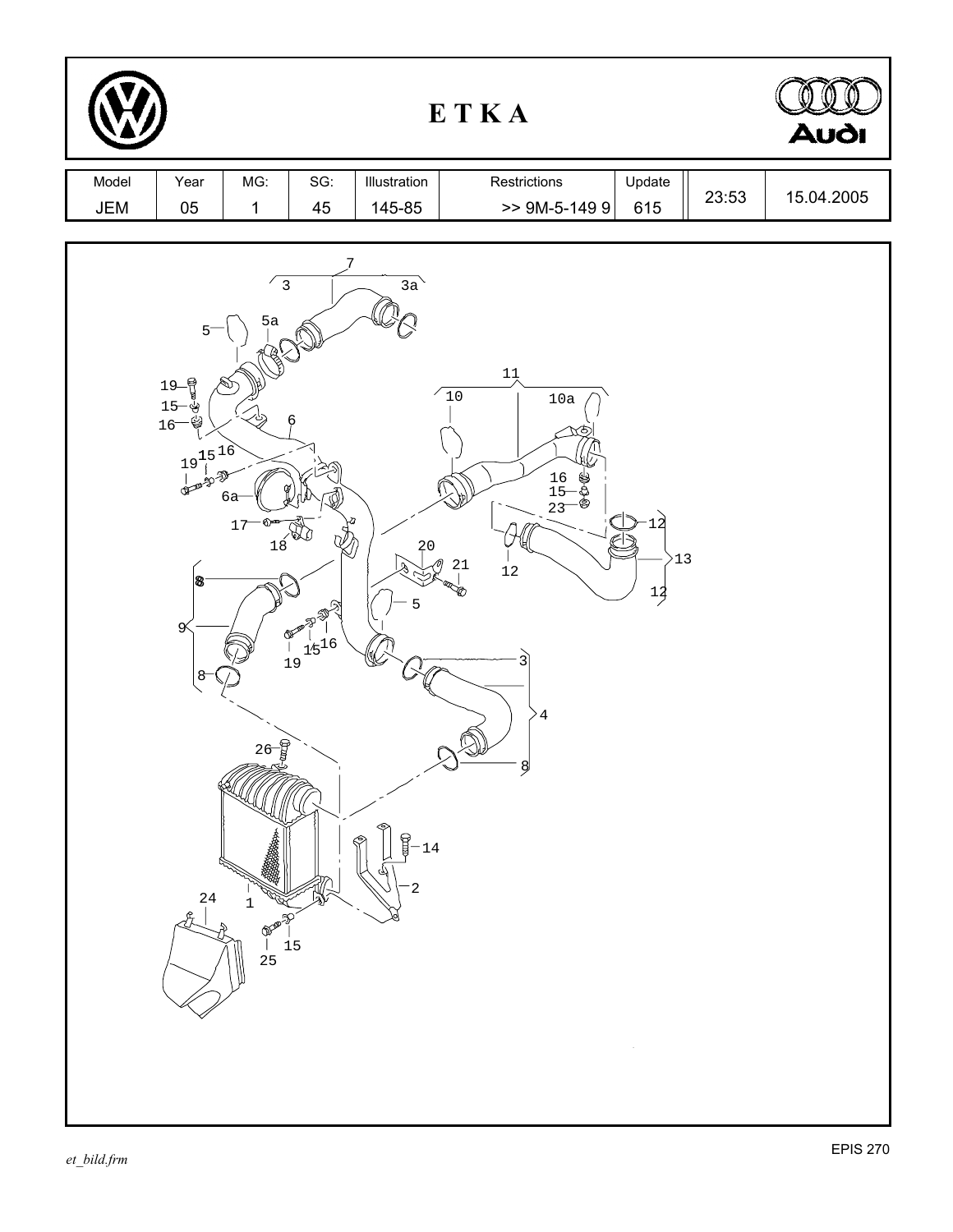

## **E T K A**



| Model | Year     | MG: | SG: | Illustration | Restrictions | Update | 00.50                       | .04.2005<br>1 h |
|-------|----------|-----|-----|--------------|--------------|--------|-----------------------------|-----------------|
| JEM   | በፍ<br>uu |     | 45  | 145-85       | 9M-5-1499    | 615    | . .<br>$\ddot{\,}$<br>∠ບ.ບປ |                 |

| Pos            |       | Part Number   |  | Name                                              | Remarks    | Qty          | Model                      |
|----------------|-------|---------------|--|---------------------------------------------------|------------|--------------|----------------------------|
|                |       |               |  | charge air cooler                                 | $1.91$ tr. |              | diesel eng.:<br><b>BEW</b> |
| (1)            |       | 1J0 145 803 N |  | charge air cooler                                 |            | 1            |                            |
|                |       | 038 906 051 B |  | thrust sensor                                     |            | $\mathbf{1}$ |                            |
| $\overline{2}$ |       | 1J0 145 808 C |  | bracket<br>charge air cooler                      |            | $\mathbf{1}$ |                            |
| 3              |       | 1J0 145 117 E |  | sealing washer                                    |            | x            |                            |
| (3A)           |       | 1J0 145 117 L |  | sealing washer                                    |            | 1            |                            |
| 4              |       | 1J0 145 834 T |  | pressure hose                                     |            | 1            |                            |
| 5              |       | 1J0 145 769 G |  | retaining clip                                    |            | x            |                            |
| 5Α             | N     | 907 816 01    |  | spring clip                                       | 60X12      | $\mathbf{1}$ |                            |
| (6)            |       | 1J0 145 770 Q |  | pressure pipe<br>IM ZSB 1J0 145 762 AT/BA         |            | 1            |                            |
| 6А             |       | 038 129 807   |  | damper                                            |            | $\mathbf{1}$ |                            |
| (7)            |       | 1J0 145 838 T |  | pressure hose                                     |            | $\mathbf{1}$ |                            |
| (8)            |       | 1J0 145 117 G |  | sealing washer                                    |            | x            |                            |
| (9)            |       | 1J0 145 834 T |  | pressure hose                                     |            | 1            |                            |
|                |       | 1J0 145 769 G |  | retaining clip                                    |            | $\mathbf{1}$ |                            |
| (10A)          |       | 1J0 145 769 F |  | retaining clip                                    |            | 1            |                            |
| (11)           |       | 1J0 145 840 H |  | charge air tube                                   |            | 1            |                            |
| 12             |       | 1J0 145 117   |  | sealing washer                                    |            | x            |                            |
| (13)           |       | 1J0 145 822 H |  | connecting hose<br>MIT INTEGRIERTEM SCHALLDÄMPFER |            | 1            |                            |
| 15             |       | 867 129 669   |  | grommet                                           |            | <u>x</u>     |                            |
| 16             |       | 6NO 129 734   |  | bushing                                           |            | x            |                            |
| 19             | N     | 907 506 01    |  | bolt, hex. hd. (combi.)                           | M6X30-PC   | x            |                            |
| 20             |       | 1J0 145 961 C |  | bracket                                           |            | $\mathbf{1}$ |                            |
| 21             | $+$ N | 019 531 3     |  | bolt, hex. hd. with shoulder                      | M8X40      | $\mathbf{1}$ |                            |
| 22             | $+$ N | 013 884 5     |  | tapping screw, hex.hd.                            | 4,8X13     | x            |                            |